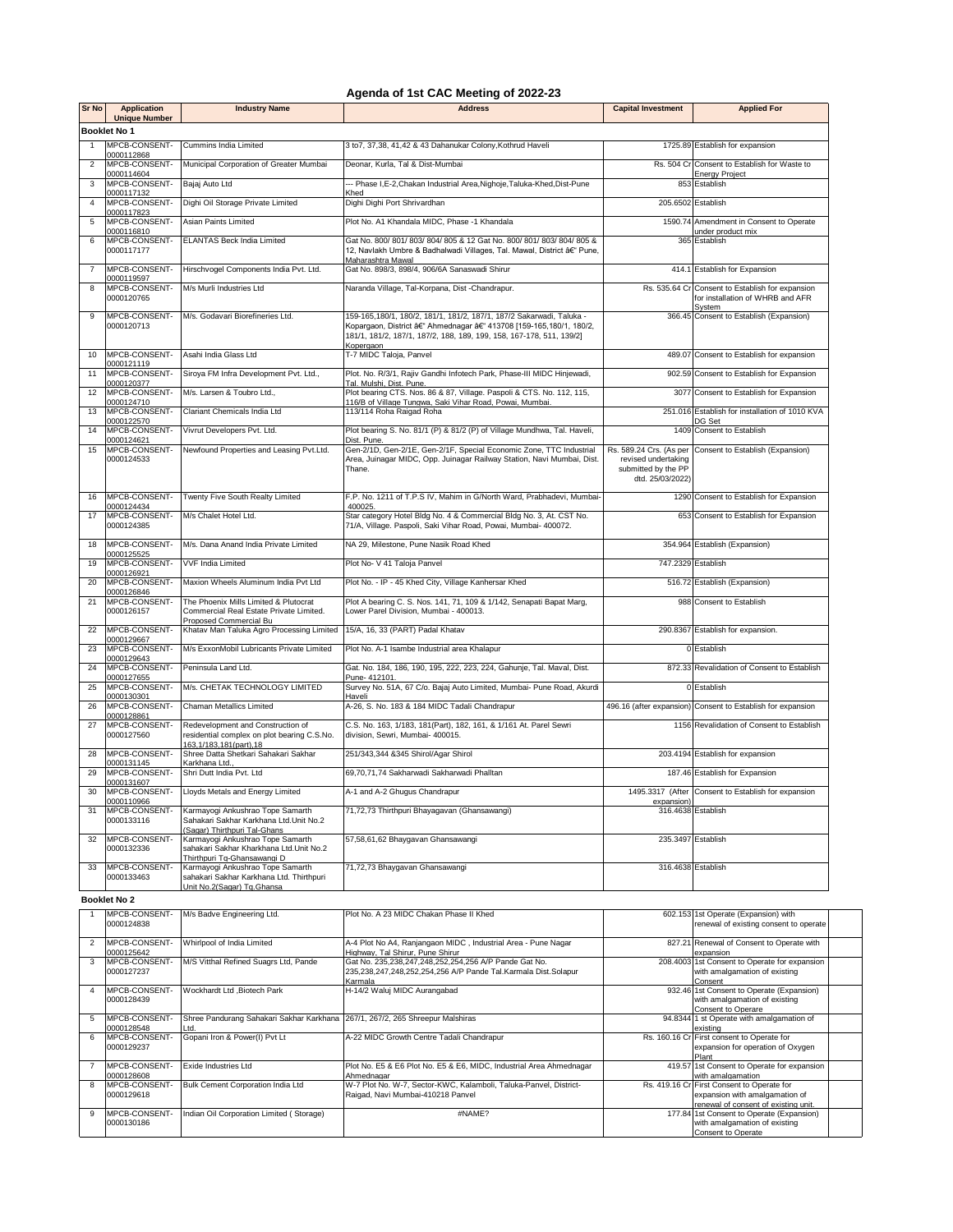| 10 | MPCB-CONSENT-         | Kaira District Co-Operative Milk Producers                                    | 31/2-a, 31/2-b, 31/2-c, 31/2-d, 31/2-e and 44/2 Village - Tokare Vasai     |                  | 267.7 Operate                                   |  |
|----|-----------------------|-------------------------------------------------------------------------------|----------------------------------------------------------------------------|------------------|-------------------------------------------------|--|
|    | 0000128540            | Union Ltd. (Amul Dairy)                                                       |                                                                            |                  |                                                 |  |
|    | <b>MPCB-CONSENT-</b>  | <b>Blue Star Limited</b>                                                      | 21/6,22,23,27,28,29,60/2,61/2 Wada Wada                                    |                  | 285.48 Crs 1st consent to Operate for expansion |  |
|    | 0000131441            |                                                                               |                                                                            |                  | and renewal of existing consent                 |  |
|    |                       |                                                                               |                                                                            |                  |                                                 |  |
| 12 | MPCB-CONSENT-         | NATURAL SUGAR AND ALLIED                                                      | 290 SAINAGAR, RANJANI KALLAM                                               |                  | 6.6709 Operate                                  |  |
|    | 0000131870            | <b>INDUSTRIES LTD.</b>                                                        |                                                                            |                  |                                                 |  |
|    | MPCB-CONSENT-         | Siddhi Sugar & Allied Industries Ltd. Ujana,                                  | 262,263,204,58,59,61,62,54,63 Within existing sugar factory premises at    |                  | 45.7931 Operate                                 |  |
|    | 0000132239            | Mahesh Nagar, Ujana. Tq. Ahmedpur, Dist.                                      | Mahesh Nagar, Village Ujana Ahmedpur                                       |                  |                                                 |  |
|    |                       | Latur-413515                                                                  |                                                                            |                  |                                                 |  |
| 14 | MPCB-CONSENT-         | Karmayogi Ankushrao Tope Samarth                                              | 106 Ankushnagar Ambad                                                      |                  | 81.2677 Operate                                 |  |
|    | 0000133046            | Sahakari Sakhar Karkhana Itd.Ankushnagar                                      |                                                                            |                  |                                                 |  |
|    |                       |                                                                               |                                                                            |                  |                                                 |  |
| 15 | MPCB-CONSENT-         | VEVEK ETHNIC FOODS PVT LTD                                                    | KH NO. 402.403.404 GUMTHALA KAMPTEE                                        | 211.3525 Operate |                                                 |  |
|    | 0000133203            |                                                                               |                                                                            |                  |                                                 |  |
| 16 | <b>IMPCB-CONSENT-</b> | NATURAL SUGAR AND ALLIED                                                      | 290 SAINAGAR, RANJANI KALLAM                                               |                  | 75.6268 Operate                                 |  |
|    | 0000133830            | <b>INDUSTRIES LTD.</b>                                                        |                                                                            |                  |                                                 |  |
| 17 | <b>IMPCB-CONSENT-</b> | M/s.Daund Sugar Private Ltd (Distillery Unit) 99 At: Gat No.99, Alegaon Daund |                                                                            | 118.8711 Operate |                                                 |  |
|    | 0000134499            |                                                                               |                                                                            |                  |                                                 |  |
| 18 | MPCB-CONSENT-         | M/s. Daund Sugar Pvt Ltd (Sugar & Co-                                         | 97,98,99,414/1/1,2,3,4,5,6,7,145/1/1,2,3,4,5,6,7,8,9,417/1/1,2,3,4,5,6,415 | 340.0961 Operate |                                                 |  |
|    | 0000134621            | generation unit)                                                              | At post - Alegaon (Kadam Vasti) Daund                                      |                  |                                                 |  |

## **Booklet No 3**

| 1              | MPCB-CONSENT-                                 | <b>Pioneer Distillery Limited</b>                                                                          | Sr. No. 286/1, 2 & 291, 285 /1/A,B, 285/2 Mouje Balapur (V), Sr. No.                                                                      | 377.9596 Cr. Renewal |                                                                                   |
|----------------|-----------------------------------------------|------------------------------------------------------------------------------------------------------------|-------------------------------------------------------------------------------------------------------------------------------------------|----------------------|-----------------------------------------------------------------------------------|
| $\overline{2}$ | 0000075891<br>MPCB-CONSENT-                   | Mumbai International Airport Ltd                                                                           | 286/1,2 and 291, Dharmabad Dharmabad<br>1st floor, Terminal 1-B, Santacruz (East), Mumbai- 400099.                                        |                      | 11,132.62 Crs Renewal of Consent to Operate with                                  |
| 3              | 0000111260<br>MPCB-CONSENT-<br>0000111786     | M/s Khed Economic Infrastructure Private<br>Limited                                                        | Character limitations does not allow to put all survey Numbers to be<br>provided separately Nimgaon, Kanerhsar, Dawadi and Kendur in Khed | 139.69               | increase in CI<br>Renewal of consent with decrease in<br>CI                       |
| $\overline{4}$ | MPCB-CONSENT-                                 | Dighi Port Limited (south side)                                                                            | and Shirur Taluka, Pune Khed and Shirur<br>Dighi Port Limited Tal. Shrivardhan, Dist. Raigad, Shrivardhan                                 |                      | Rs.1848.98 Crs Renewal of consent to operate of                                   |
| 5              | 0000111539<br>MPCB-CONSENT-<br>0000114807     | SAARLOHA ADVANCED MATERIALS<br>PVT.LTD. (Formerly Kalyani Carpenter                                        | Sr.No.72-76, Mundhwa, Pune Mundhwa, Industrial Zone Haveli                                                                                |                      | Dighi Port I South Sidel<br>275 Renewal with increase in CI                       |
| 6              | MPCB-CONSENT-                                 | Special Steel Pvt. Limited)<br>CtrlS Datacenters Ltd.                                                      | PLOT NO GEN.72/1/A TTC INDUSTRIAL AREA, MIDC Navi Mumbai                                                                                  | 345.2                | Renewal of consent with increase in                                               |
| $\overline{7}$ | 0000117219<br>MPCB-CONSENT-                   | M/s. ZF Steering Gear (India) Ltd                                                                          | Plot No 1242/44 Plot No. 1242/44 Vadhu (BK) Talika Shirur Dist Pune                                                                       |                      | CI & amalgamation of consent<br>199.57 Renewal                                    |
| 8              | 0000113442<br>MPCB-CONSENT-                   | Baiai Auto Limited                                                                                         | Shirur<br>Survey No. 51A, 82,67,86 Akurdi Haveli                                                                                          |                      | 980.9233 Renewal                                                                  |
| 9              | 0000118335<br>MPCB-CONSENT-                   | Shree Naman Hotels Pvt.Ltd.                                                                                | C-57, C-58, G-58, Bandra â€" Kurla Complex, Bandra (E), Mumbai.                                                                           |                      | 202.33 Renewal of Consent to Operate                                              |
| 10             | 0000125880<br>MPCB-CONSENT-                   | Hindalco Industries Limited                                                                                | 02, MIDC Taloja Plot No. 02, MIDC Taloja Panvel                                                                                           |                      | 445.44 Renewal of consent with increase in                                        |
|                | 0000126230<br>MPCB-CONSENT-                   |                                                                                                            |                                                                                                                                           |                      | СI                                                                                |
| 11             | 0000126514                                    | Sterlite Technologies LImited                                                                              | E-1, E-2, E-3 & Gut no 14, MIDC, Waluj, Aurangabad E-1, E-2, E-3 & Gut<br>no 14, MIDC, Waluj, Aurangabad GangaPur                         |                      | 1130.12 Renewal                                                                   |
| 12             | MPCB-CONSENT-<br>0000126450                   | Garware Technical Fibres Ltd.                                                                              | Plot No. C-1 Wai MIDC Wai                                                                                                                 |                      | 309.05 Renewal                                                                    |
| 13             | MPCB-CONSENT-<br>0000125824                   | Clariant Chemicals (I) Limited                                                                             | 113/114 MIDC Dhatav Roha Roha                                                                                                             |                      | 250.37 Renewal of Consent to Operate                                              |
| 14             | MPCB-CONSENT-<br>0000127727                   | M/s Pee Vee Textiles Ltd.                                                                                  | 41/4, 43/1, 43/2, 44,51/1 &51/2 Mouza- Jam Samudrapur                                                                                     |                      | Rs. 887.19 Crs Renewal of consent for same product<br>and qty with increase in CI |
| 15             | MPCB-CONSENT-<br>0000118586                   | PURNA SAHAKARI SAKHAR KARKHANA<br>LTD. BASMATHNAGAR                                                        | Survey No. 238, 239, 240 AT BABHULGAON BASMATHNAGAR                                                                                       | 165.2151             | Renewal                                                                           |
| 16             | MPCB-CONSENT-<br>0000119767                   | PURNA SAHAKARI SAKHAR KARKHANA<br>DISTILLERY DIVISION                                                      | Survey No. 238, 239, 240 AT BABHULGAON BASMATHNAGAR                                                                                       |                      | 12.8063 Renewal                                                                   |
| 17             | MPCB-CONSENT-                                 | M/s. Brembo Brake India Pvt. Ltd.                                                                          | Gat No. 307 (7 & 8) Nanekarwadi, Chakan Khed                                                                                              |                      | 238.14 Renewal of Consent to Operare                                              |
| 18             | 0000127569<br>MPCB-CONSENT-                   | M/s Bennett Coleman & Co Ltd, The Times                                                                    | S.No.11B/1 Malad, 137-A Wadhwan, 163 B Akurli Road Western Express                                                                        |                      | Rs. 515.5141 Crs Renewal of consent with increase in                              |
| 19             | 0000127697<br>MPCB-CONSENT-                   | of India (Suburban Press)<br>CANPACK INDIA PRIVATE LIMITED                                                 | Highway Kandivali (E)<br>L-18/25 TO 18/28 AND L-19 MIDC WALUJ GANGAPUR                                                                    |                      | 469.3126 Renewal of Consent to Operate                                            |
| 20             | 0000128320<br>MPCB-CONSENT-                   | Hindalco Industries Limited                                                                                | survey No.- 95/1, 95/2 Village-Dahali Mouda                                                                                               | 566.67               | Renewal with increase in CI                                                       |
| 21             | 0000126712<br>MPCB-CONSENT-<br>0000128275     | Rothe Erde India Private Limited                                                                           | 429 Gat No. 429, Village - Wadivarhe, Post - Gonde. Igatpuri                                                                              |                      | 462.52 Part 1st consent to operate and<br>amalgamation with Renewal of            |
| 22             | MPCB-CONSENT-<br>0000128654                   | TDK India Private Limited                                                                                  | Plot No. E22 â€" 25, E25/1 MIDC Area Satpur Nashik                                                                                        |                      | exiting consent<br>539.59 Renewal with increse in CI and<br>Change in Name        |
| 23             | MPCB-CONSENT-<br>0000128506                   | Sigma Electric Manufacturing Corporation<br>Pvt. Ltd. Unit-1                                               | Gat No 154/1, 155/1 Mahalunge Village, Chakan-Talegaon Road, MIDC<br>Chakan Khed                                                          |                      | 157.1054 Renewal                                                                  |
| 24             | MPCB-CONSENT-<br>0000128611                   | Bedmutha Industries Limited                                                                                | E-1 Nardana (Central Government Growth Centre) Shindkheda                                                                                 | 354.4377             | Renewal with increase in CI                                                       |
| 25             | MPCB-CONSENT-<br>0000125988                   | GOKUL MAULI SUGAR LTD.                                                                                     | GAT NO. 69, 70, 71, 72, 76, A/P- TADWAL, TAL. - AKKALKOT, DIST -<br>SOLAPUR GAT NO. 69, 70, 71, 72, 76, A/P- TADWAL, TAL. -               | 299.8046             | Renewal                                                                           |
| 26             | MPCB-CONSENT-                                 | Embio Ltd                                                                                                  | AKKALKOT, DIST - SOLAPUR AKKALKOT<br>Plot No. E-21, E-22/2/3, MIDC Mahad, Dist.-Raigad Plot No. E-21, E-                                  | 184.9503             | Renewal                                                                           |
| 27             | 0000129063<br>MPCB-CONSENT-                   | M/s B. S. ISPAT LTD.                                                                                       | 22/2/3, MIDC Mahad, Dist.-Raigad Mahad<br>Kh. No. 97, 101 & 190 Village - Salori Yensa, Tal- Warora, Dist.-                               |                      | 174.1 Renewal of consent                                                          |
| 28             | 0000130197<br>MPCB-CONSENT-                   | ACC LTD Sindola Limestone Mine                                                                             | Chandrapur Warora<br>Village - Yenak, Paramdoh, Sindola, Kurli, Chanak, Velabai, Gopalpur,                                                | Rs. 152.60 Cr        | Renewal of consent with increase in                                               |
|                | 0000130536                                    |                                                                                                            | Chanaka & Pardi, Post-Sindola, Taluka:- Wani, District-Yavatmal                                                                           |                      | CI                                                                                |
| 29             | MPCB-CONSENT-<br>0000129473                   | MOIL Limited (formally MANGANESE ORE<br>(INDIA)LTD), Dongri Buzurg Manganese Ore<br>Mine                   | 31, 82,83,90,102,99, 183-185,188,95-97, P.O-Dongri Buzurg, Tal-<br>Tumsar, Dist-Bhandara.                                                 |                      | Rs.198.1153 Cr Renewal of consent with increase in<br>CI                          |
| 30             | MPCB-CONSENT-<br>0000130831                   | M/s Sunflag Iron & Steel Co.Ltd, Village :<br>Eklari, Taluka : Mohadi, District : Bhandara,<br>Maharashtra | Land owned by SICOM and leased to Sunflag Steel, Annexure-1 Village:<br>Eklari Mohadi                                                     |                      | 1392.56 Renewal with decrease in CI                                               |
| 31             | MPCB-CONSENT-<br>0000131141                   | Ordnance Factory Ambajhari                                                                                 | Details enclosed Amravati Road                                                                                                            |                      | 874.5876 Renewal with increase in CI                                              |
| 32             | MPCB-CONSENT-<br>0000131074                   | <b>M/S AIR INDIA LTD</b>                                                                                   | PLOT NO - 01, SECTOR -09 MIHAN SEZ NAGPUR                                                                                                 |                      | 219.2999 Renewalof consent with change in<br>Name                                 |
| 33             | MPCB-CONSENT-                                 | M/s Uttam Galva Steels Ltd                                                                                 | 71,74 Village Donvat, Tal Khalapur, dist Raigad khalapur                                                                                  |                      | 6000.12 Renewal                                                                   |
| 34             | 0000129045<br>MPCB-CONSEN1-                   | Shri Sai Krupa Sugar and Allied Industries                                                                 | Tal. Shrigonda Ap. Hiradgaon Shrigonda                                                                                                    |                      | 234.0228 Renewal                                                                  |
| 35             | 0000129884<br>MPCB-CONSENT-                   | Ltd.<br>Dinshaws Dairy Foods Pvt Ltd                                                                       | 5 Star Area MIDC Butibori K41 Hingna                                                                                                      |                      | 225.23 Renewal                                                                    |
| 36             | 0000132529<br>MPCB-CONSENT-                   | Anheuser Busch InBev India Limited                                                                         | L-5, MIDC Waluj, NEAR MARATHWADA AUTO CLUSTER Gangapur                                                                                    |                      | 240.1028 Renewal                                                                  |
| 37             | 0000132280<br>MPCB-<br>CONSENT_AMMEN Limited. | M/s Foundation Brake Manufacturing Private                                                                 | Off .NH-06, Bambhori Jalgaon                                                                                                              | 0                    |                                                                                   |
|                | DMENT-<br>0000006871                          |                                                                                                            |                                                                                                                                           |                      |                                                                                   |
| 38             | MPCB-<br>CONSENT_AMMEN<br>DMENT-              | Tilaknagar Industries Ltd.                                                                                 | P.O. Tilaknagar                                                                                                                           | 0                    |                                                                                   |
|                | 0000006989                                    |                                                                                                            |                                                                                                                                           |                      |                                                                                   |